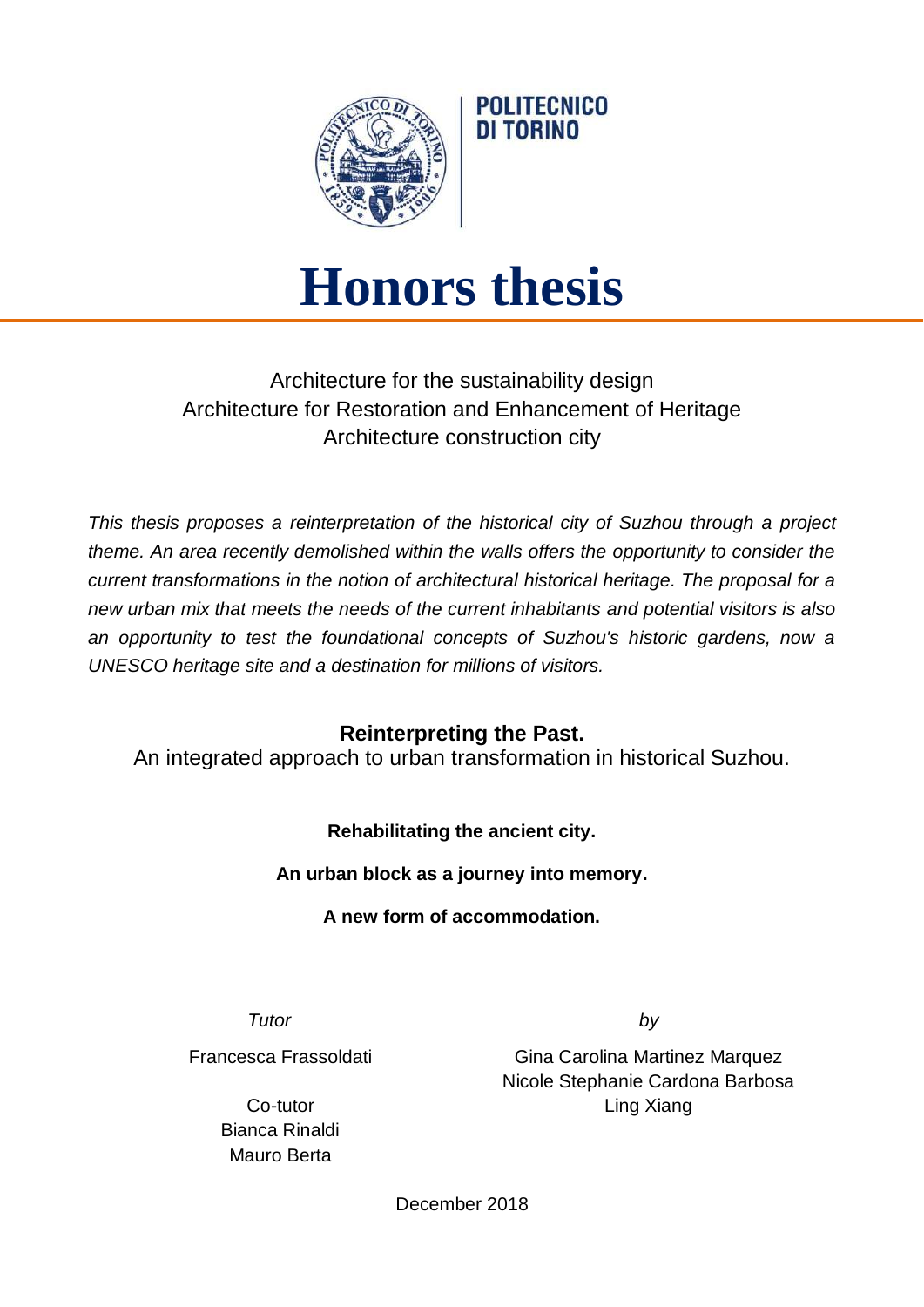#### **Reinterpreting the Past.**



Suzhou is one of the most visited tourist destinations in China, thanks to its well-preserved old town surrounded by canals and the unique urban landscape. The city is also wellknown for the magnificent Chinese gardens, most of which are enlisted as UNESCO World Heritage sites as the essence and the traditions of Chinese culture.

The thesis work studied initially the main concepts of the Chinese gardens and the current dynamics of urban transformation related with the old town. A new form of urbanization is than proposed that reinterprets historical Suzhou; the masterplan proposes a new urban mixite taking into account the historical context and seeking how to supply the current inhabitants and visitors necessities.

#### **Rehabilitating the ancient city.**

China population has been growing recklessly, the urbanization process has been accelerating and demanding a faster development of dwellings. Currently, the most spread forms of housing in the cities are not associated with the Chinese traditional housing forms, such as courtyard houses that, on the contrary, began to disappear also in historic contexts.

Approaching to Suzhou, a city where the oldtown has been dis- placed in many aspects by modern developments, facilities or services established in the periphery. We see a constant clash between the old and the new city. However, to protect the rural area since 1995 the space for urban development in the city has been restricted, producing the necessity of returning to inhabit the old town where the majority of houses are historical.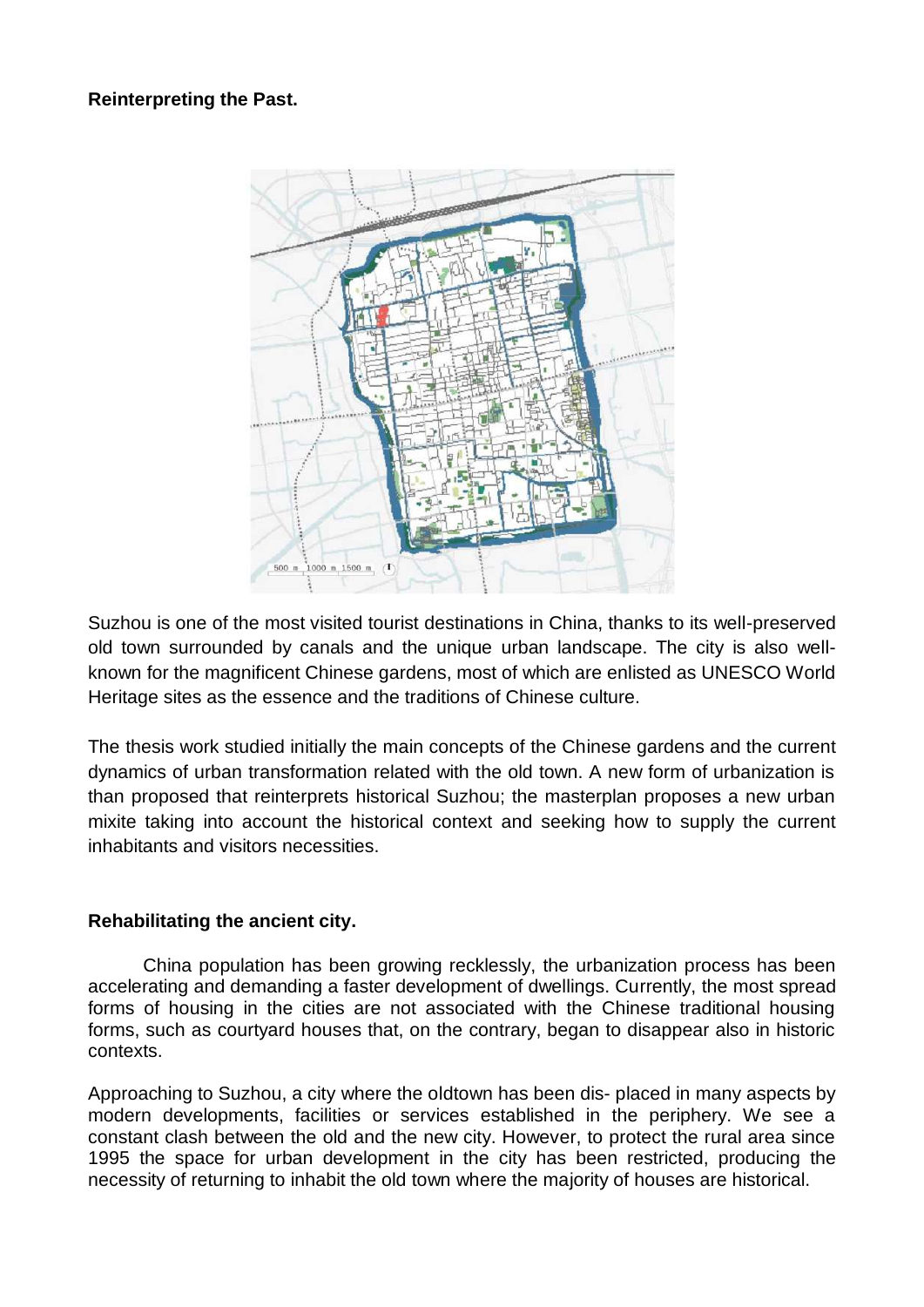One of the main built features are courtyards that the Chinese philosophy as found in the Chinese gar- dens and traditional houses. Court- yards have a cultural value besides offer a persistent connection with the nature.

Hence the design proposal aims at understanding courtyards houses also identifying their main concepts that will be the starting point for the development of the new residences located in the XIjie and Changmen neighbourhoods inside the oldtown of Suzhou.

The project proposes a new form of inhabiting the old town, derived from the reinterpretation of the traditional courtyard houses respecting the Chinese culture and traditions, but at the same time answering to nowadays fast-urban development. Improving living conditions and supplying what is needed to the actual urban population, in line with Chinese housing standard, is promoted as a more sustainable development.



#### **A model for restoration of the heritage.**

In recent years, tourism in China has sparked a concern for the preservation of heritage. However, the regulations implemented to protect the architectural heritage were born under the model of a Western vision. As a consequence, these regulations lack of adequate protection for the many valuable historical and cultural small spaces, as well as the defence of intangible heritage, one of the most important elements in Chinese culture.

This thesis will focus on the strategic restoration of one of these small places in the old Suzhou that englobes several Chinese historical periods. Therefore, this research pursues to be a reference of future urban renewal plans in the old Suzhou.

The proposal seeks to achieve the restoration of the areas adjacent to the Five Peaks Garden, the rehabilitation of an old abandoned house and the revaluation of the neighbourhood through the introduction of new cultural functions.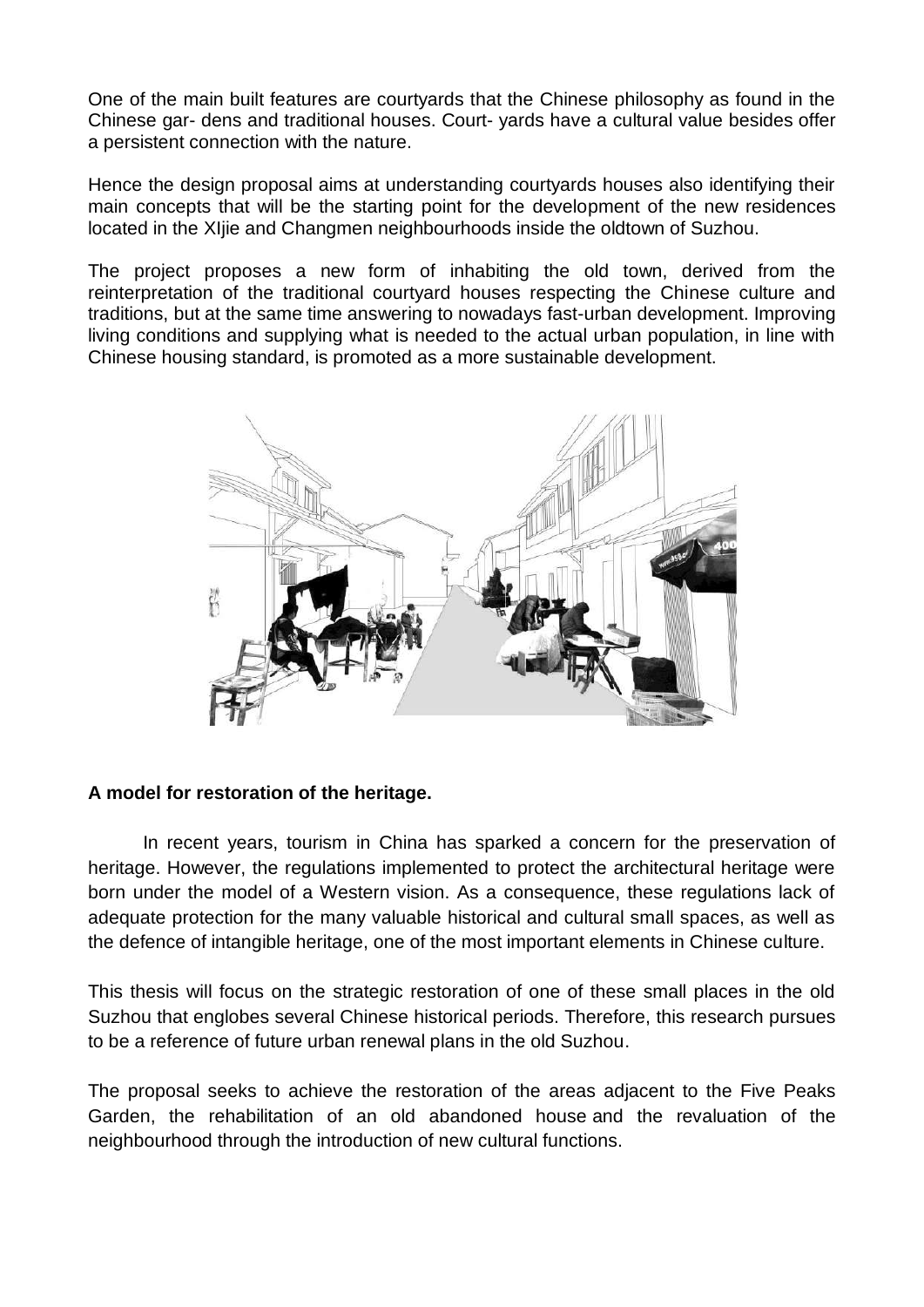In this way, it is important to understand what heritage really matters in the Chinese context. For this purpose, it was necessary to approach the basis of the regulations for protection and enhancing of heritage in China.

Thanks to the interpretation of the traditional elements and the creation of exciting areas like the Chinese gardens, it is possible to give back life to an abandoned historic building and raise the status of the garden within the block. It is proposed as a form of evocation and active conservation of the memory of the past.



#### **A new form of accommodation.**

In this thesis, through the researches of the urban structure, architectural style and garden's space in combination with the analysis of the current situation of tourism in Suzhou, I made a proposal of an alternative form of a hotel that incorporates modern architecture to interpret the genius loci of Suzhou. While collecting the necessary information for my survey, I used traditional field research to analyse the characteristics of local architecture, the atmosphere, and spatial composition.

I adopted the "Mat-building strategy" defined by Alison Smithson to establish an architectural framework using the traditional building scale. The internal space of the hotel will be filled by reinterpretation of the spatial composition and the atmosphere of Suzhou gardens. In this way, I obtained a two-story building that uses the local architectural scale as its bone, enriched by the feeling of the garden, the poetic life, and the local spirit of Suzhou and by the use of modern materials and techniques.

This new-style hotel building connects traditional and modern features, as well as connecting visitors' experiences to the surrounding context. I hope that through the new